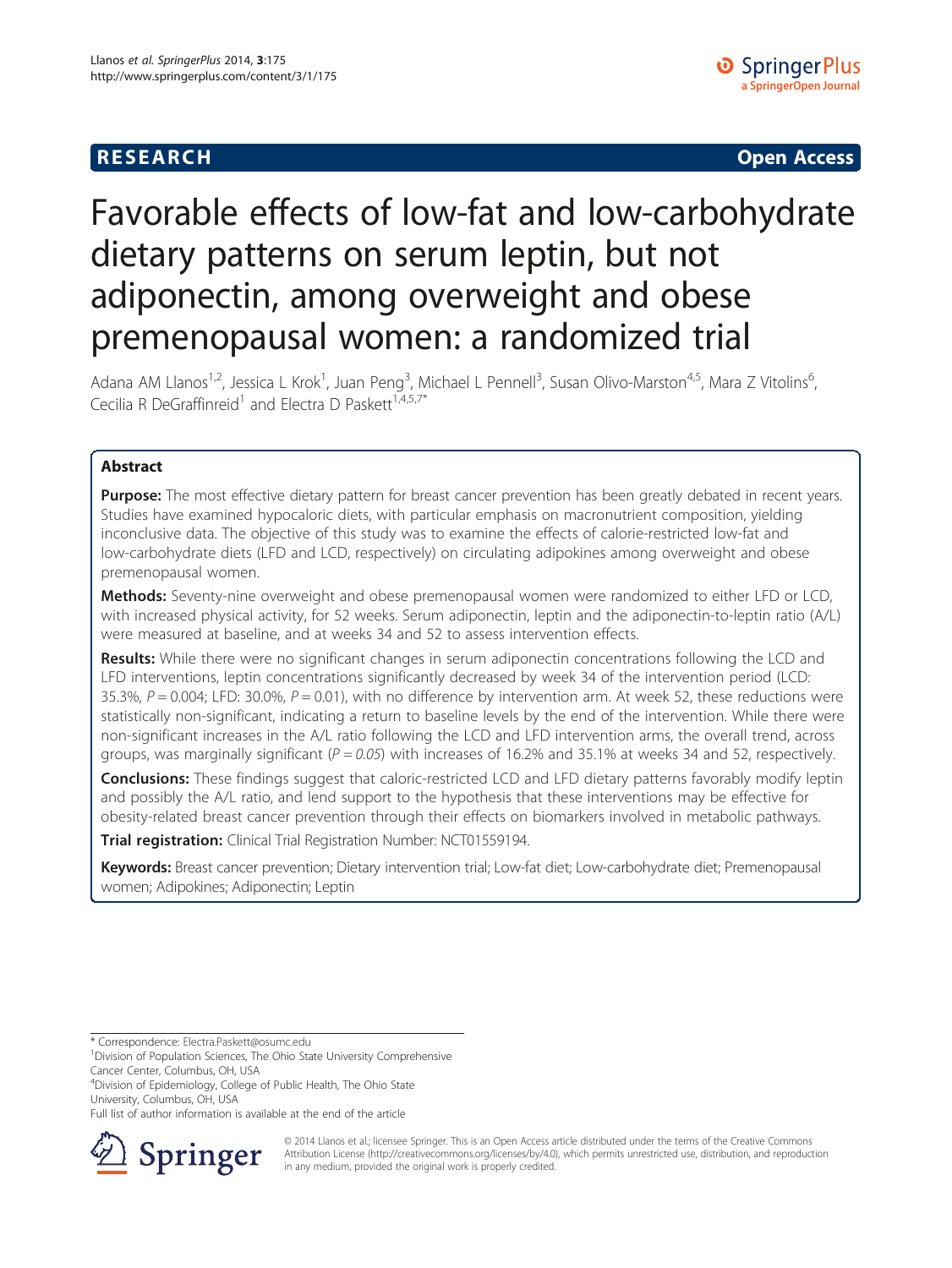## Introduction

Epidemiologic studies suggest that the modern lifestyle of developed countries, characterized by high levels of physical inactivity and high caloric intake, leads to greater adiposity and potentially increases the risk of breast cancer (Calle et al. [2003](#page-9-0); Byers et al. [2002\)](#page-9-0). Proposed explanations for this association include involvement of the obesityrelated adipokines, adiponectin and leptin (Siiteri [1987](#page-10-0)), although, among premenopausal women, specifically, the data supporting a breast cancer association for adiponectin (inverse) (Minatoya et al. [2013;](#page-9-0) Liu et al. [2013;](#page-9-0) Ye et al. [2014;](#page-10-0) Tian et al. [2007](#page-10-0); Tworoger et al. [2007](#page-10-0); Mantzoros et al. [2004](#page-9-0); Miyoshi et al. [2003](#page-9-0)) and leptin (positive) (Wu et al. [2009](#page-10-0); Liu et al. [2007](#page-9-0); Mantzoros et al. [1999](#page-9-0); Tessitore et al. [2000;](#page-10-0) Woo et al. [2006](#page-10-0); Harris et al. [2011](#page-9-0); Petridou et al. [2000](#page-9-0); Falk et al. [2006\)](#page-9-0) are inconsistent.

While among postmenopausal women there is strong evidence for a positive association between obesity and breast cancer risk (Carmichael and Bates [2004\)](#page-9-0), evidence to support this association among premenopausal women is not currently available. Nonetheless, breast cancer outcomes are substantially worsened as a result of obesity irrespective of menopausal status (Carmichael and Bates [2004\)](#page-9-0). Thus, while data suggest reduced breast cancer risk among obese premenopausal women, excess weight and weight gain during adulthood, particularly after the onset of menopause, ultimately increases their risk. Several modifiable behaviors (e.g., diet and physical activity [PA]), which could effectively prevent obesity and favorably modify circulating adipokine concentrations, may be paramount to both cancer prevention and improvement of outcomes following a breast cancer diagnosis.

The most effective dietary pattern for breast cancer prevention is a controversial topic and greatly debated among various disciplines in the scientific community. Although most studies have focused on low-fat diets (LFDs), few have investigated the optimal protein and carbohydrate intake for breast cancer prevention (Sieri et al. [2002;](#page-10-0) Toniolo et al. [1989](#page-10-0); Martin-Moreno et al. [1994\)](#page-9-0). Proponents of low carbohydrate diets (LCDs) report that high carbohydrate intake results in higher plasma insulin levels and promotes lipogenesis (Bilsborough and Crowe [2003](#page-9-0)); hence the popularity of low-carbohydrate diets (e.g., the Atkins diet) among the general population. Some short-term studies (e.g.,  $\leq 6$  months) of LCDs have reported greater loss of body fat and greater maintenance of lean body mass when compared with diets high in carbohydrates (Farnsworth et al. [2003;](#page-9-0) Foster et al. [2003](#page-9-0)). These studies have been relatively short-term, and, therefore, the effect on long-term weight maintenance is unknown.

In this study, we examined the effects of two calorierestricted diets (LFD and LCD) plus PA on serum concentrations of adiponectin, leptin and the adiponectin-to-leptin (A/L) ratio in overweight and obese premenopausal women. We hypothesized that diets low in fat and carbohydrates would favorably improve serum adipokine profiles, specifically by increasing adiponectin and decreasing leptin concentrations, as a result of diet-induced reductions in anthropometric measures (e.g., weight and body mass index [BMI]).

## Methods

Premenopausal women were recruited for a 52-week randomized intervention trial of two calorie-restricted dietary patterns plus PA. The diets were: 1) LFD: 20% of total calories from fat, 20% from protein and 60% from carbohydrates); and 2) LCD: 40% of total calories from carbohydrates, 30% from protein and 30% from fat). All study participants were educated on caloric-restriction and given a personalized PA prescription. Women were randomized using stratified randomization, based on BMI (<30 kg/m<sup>2</sup> vs. ≥30 kg/m<sup>2</sup>) to ensure equal distribution of overweight and obese participants into each intervention group. This study received ethical approval from the Cancer Institutional Review Board at the Ohio State University.

Screening and recruitment occurred between May 2005 and August 2006, at primary care physician's offices and through media advertisements. Potential participants called a designated telephone number and a staff member from the Comprehensive Cancer Center provided information about the study and conducted eligibility screening. Women who: were ≥30 years and premenopausal (confirmed by follicle stimulating hormone concentrations); had no prior cancer diagnosis; BMI 25-34 kg/m<sup>2</sup>; were residents of the Columbus, OH area during the 18 month follow-up period; and obtained medical clearance for participation in PA (from their primary care physician), were eligible to participate. Women who: were pregnant or planning to become pregnant; were enrolled in a structured weight loss program; had medical condition(s) precluding adherence to the dietary interventions; and/or had uncontrolled existing medical conditions, were ineligible from study participation. All participants provided written informed consent prior to study enrollment.

### Intervention

The dietary education provided to study participants was based on the Exchange System for weight management (Franz et al. [1987\)](#page-9-0). A registered dietician (RD) assessed the level of caloric-restriction that would be required based upon a participant's resting metabolic rate, which was determined from indirect calorimetry at baseline. Once the required caloric-restriction was determined, the RD developed a plan of servings ("exchanges") from each food group that would fulfill the macronutrient distribution required for the diet assigned at randomization.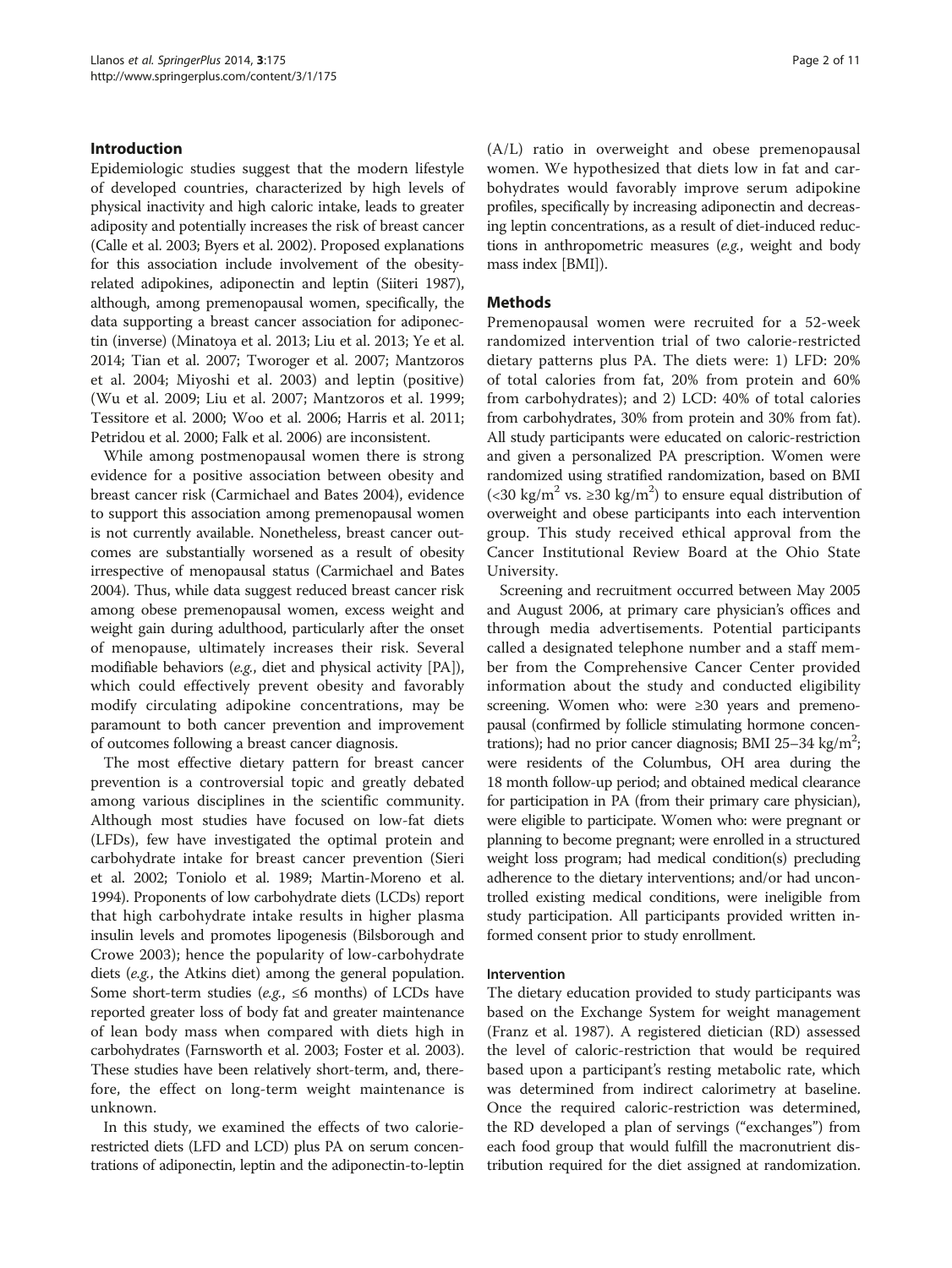After baseline measures were assessed, each participant met with an RD at the university's Clinic Research Center (CRC) once per week for the first month of the study period, every three weeks during the second, third and fourth months of the study, and every 6 weeks for the remainder of the study, except weeks 34 and 52, which were clinic visits. If a participant was unable to attend a meeting with the RD, sessions were conducted by telephone.

Adherence to the dietary interventions was assessed through 7-day dietary recalls. Participants documented their dietary consumption for the first 7 days of each month during the study and submitted dietary recalls for analysis during their next visit. Dietary recalls were collected 12 times during the intervention period. The Food Processor software (ESHA Research, Salem, OR) was used to analyze dietary recalls and to provide personalized feedback.

Participants documented their PA (total steps per day) by wearing a pedometer (Digiwalker<sup>TM</sup>, Yamax Health & Sports, Inc., San Antonio, TX). Each woman was given personalized PA counseling, with the ultimate goal of 10,000 steps per day. Women were also encouraged to modify their lifestyle (e.g., use stairs more frequently, park further away from destination) to facilitate reaching daily step goals. Additionally, women documented their participation in other activities in PA logs.

### Assessments

Following the initial screening, clinic visits (baseline, week 34, and week 52 [end of the study period]) to the CRC were required for anthropometric measurements and fasting blood draws. At baseline, self-reported characteristics (e.g., demographic, tobacco and alcohol use, PA, quality of life data) were collected; and height, weight, and waist and hip circumference were measured by CRC staff.

#### Adipokine analyses

Serum specimens, collected at baseline and at weeks 34 and 52, were used to measure changes in biochemical endpoints including adiponectin and leptin concentrations. Serum adiponectin and leptin were determined using the Human Leptin Quantikine and Human Adiponectin/ Acrp30 Quantikine ELISA kits (R&D Systems, Minneapolis, MN) according to manufacturer's instructions. Samples were assayed blindly, in duplicate, random order. Each batch included replicates, commercial controls, and blinded serum controls to assess laboratory variation. The coefficients of variation (CVs) for the serum assays were 9.18% and 6.31% for leptin and adiponectin, respectively. Assay sensitivity was <7.8 pg/mL for leptin and 0.08 ng/mL for adiponectin. No samples were below the limits of detection.

#### Statistical analyses

Change in serum adiponectin, leptin, and the A/L ratio over weeks 1–52 was examined for each intervention arm, as well as the change averaged across the two diets. Linear mixed models were used and included fixed effects of treatment arm, time, and a treatment-by-time interaction. The mixed models assumed an autoregressive correlation structure for residual errors, which was implemented using the REPEATED statement in SAS PROC MIXED with covariance type = SP (POW) (SAS Institute v. 9.2, Cary, NC). The smallest Bayesian Information Criterion was used to choose between a linear, quadratic, or cubic trend in time. Measurements collected after week 34 but before week 56 were included in the analyses to allow flexibility in timing of the final follow-up. In secondary analyses, change in leptin, adiponectin, and the A/L ratio was examined based on participants' adherence to diet or PA. Women were considered diet-adherent if their fat or carbohydrate intake was within 80% of the intervention goal (LFD: 20% of total calories from fat; and LCD: 40% of total calories from carbohydrates) according to their final diet record. Women were considered PAadherent if their average daily steps were within 80% of the PA goal. Adiponectin, leptin, and the A/L ratio were natural log-transformed to produce residuals that were approximately normally distributed. The Kenward-Roger method for computing degrees of freedom (Kenward and Roger [1997](#page-9-0)) was used for all hypothesis tests. A two-sided significance level of  $\alpha$  = 0.05 was used for all tests.

## Results

### Participants

Among the 550 women who were screened, 81 were deemed eligible for study participation. Of those, 79 women agreed to participate; 41 were randomized to the LFD arm and 38 were randomized to the LCD arm (Figure [1](#page-3-0)). Reasons for ineligibility included having a postmenopausal status or a BMI <25 kg/m<sup>2</sup>. Baseline characteristics of the participants included in the present analyses are shown in Table [1](#page-4-0). Adherence to the dietary interventions was low for both arms (22% and 29% for LFD and LCD, respectively [data not shown]). Overall, participants were more compliant with the PA component of the intervention (66% and 61% among those randomized to the LFD and LCD arms, respectively [data not shown]). Additionally, a large proportion of participants dropped out (did not complete at least 80% of all study visits and didn't complete the final study visit) with no significant difference by intervention arm  $(41\%$  [n = 17] and 55% [n = 21] for LFD and LCD, respectively).

### Effects of interventions on serum adipokine measures

Both interventions resulted in significant weight loss (overall average 3.2 kg  $[P < 0.01]$ ), thus we assessed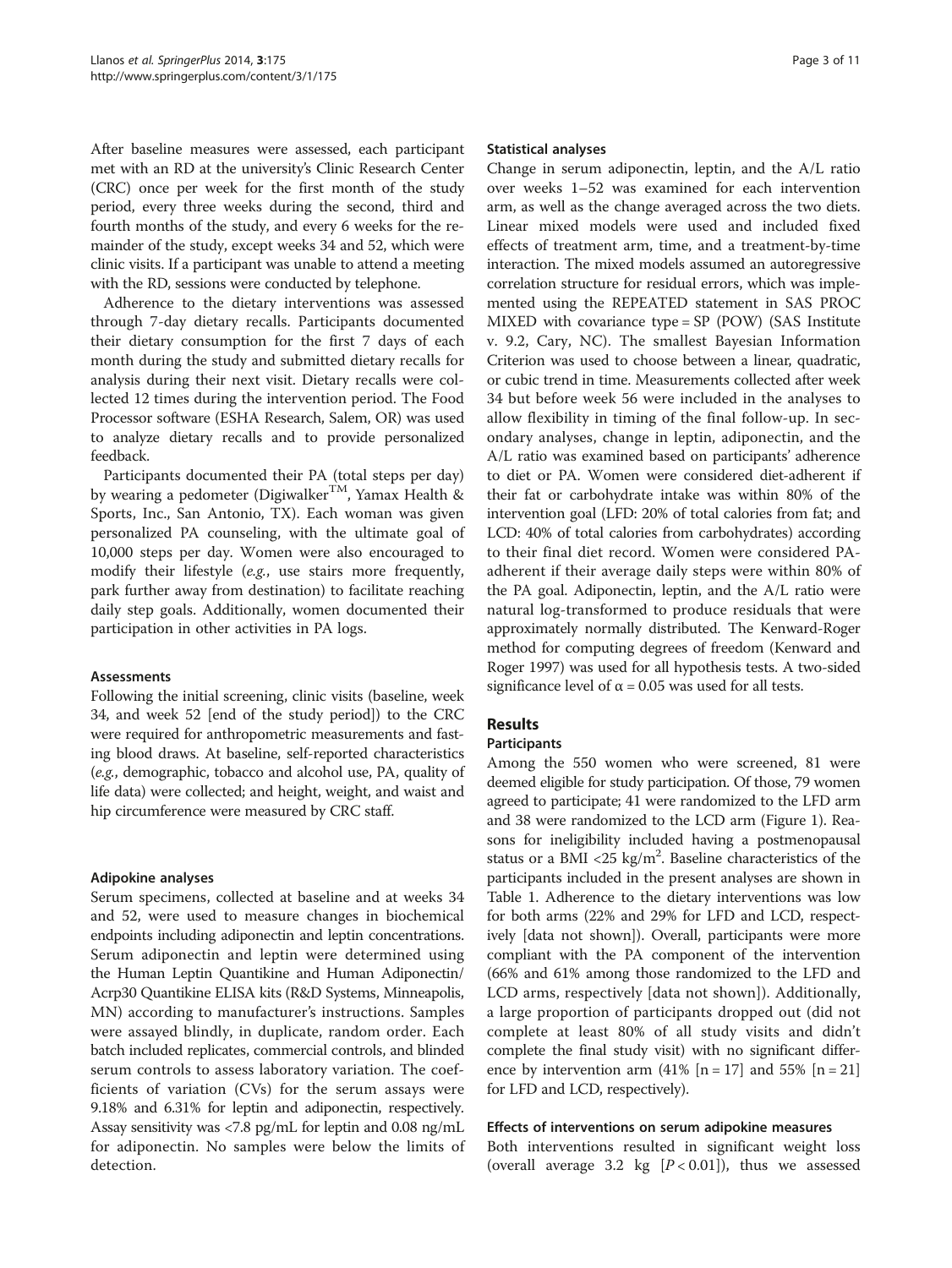<span id="page-3-0"></span>

whether these effects translated into favorable modifications of serum adipokine concentrations. Mean serum adiponectin, leptin and the A/L ratio were examined at baseline, and weeks 34 and 52 for LFD, LCD, and overall (Table [2\)](#page-5-0). There were non-significant decreases in serum adiponectin for both diets, which did not significantly differ by arm. Among those randomized to the LFD, adiponectin decreased 4.1% and 8.5%, comparing weeks 34 and 52 to baseline concentrations ( $P = 0.29$  for test of linear trend); while among the LCD group, adiponectin decreased 2.3% and 5.0%, at those time points, respectively  $(P = 0.66$  for test of linear trend). The average intervention effects included a 3.3% decrease in adiponectin at week 34 and a 6.8% decrease at week 52; however, the average linear trend in time across diets was not significant for adiponectin ( $P = 0.29$ ). Mean serum leptin concentrations decreased following the LFD and LCD interventions and overall, with no significant differences by intervention arm. Among the LFD group, leptin decreased 30.0% and  $23.0\%$  (*P*-values = 0.01 and 0.15, respectively) and among the LCD group, leptin decreased  $35.3\%$  ( $P = 0.004$ ) and 19.7% ( $P = 0.28$ ), at weeks 34 and 52, respectively. Overall, the interventions yielded 34.1% and 21.4% lower leptin concentrations at weeks 34 and 52, respectively, than at

baseline ( $P$ -values = 0.0004 and 0.08, respectively). Overall, the change in leptin from baseline to week 52 was not significant, indicating that serum leptin returned to baseline concentrations by the end of the trial. Mean serum A/L ratio increased following the interventions. Among the LFD group, the A/L ratio increased 10.5% and 23.7%  $(P = 0.29$  for test of linear trend), and among the LCD group, the A/L ratio increased 19.4% and 44.4% at weeks 34 and 52 ( $P = 0.09$  for linear trend). The overall trend in A/L ratio, across groups, was marginally significant ( $P = 0.05$ ) with increases of 16.2% and 35.1% at weeks 34 and 52.

We conducted secondary analyses to determine intervention effects among diet-adherent participants ( $n = 18$ ; Table [3\)](#page-6-0) and observed slightly different patterns of adipokine change than those observed overall, although these findings were wholly non-significant. While among the LFD group, there appeared to be a decrease in adiponectin following the intervention, among the LCD group adiponectin tended to increase. Conversely, both interventions consistently yielded decreased serum leptin concentrations. The change pattern of the A/L ratio also differed from that observed overall. Similar to the adiponectin observations, among the LFD group, there was a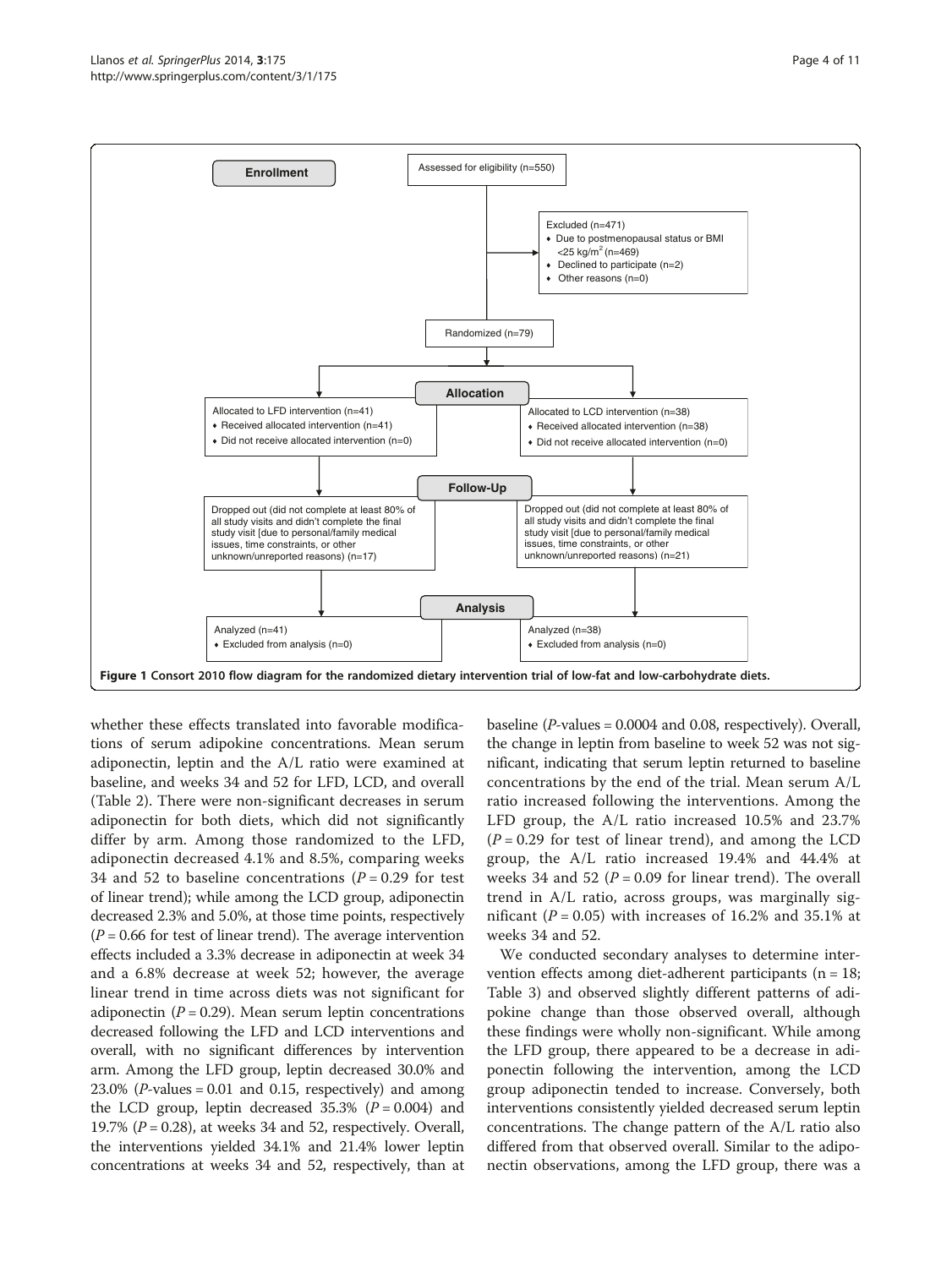## <span id="page-4-0"></span>Table 1 Baseline characteristics of study participants,  $N = 79$

|                                                  | Total, $N = 79$ | Dietary intervention arm |                                  |
|--------------------------------------------------|-----------------|--------------------------|----------------------------------|
|                                                  | n (%)           | Low-fat, $n = 41$ n (%)  | Low-carbohydrate, $n = 38$ n (%) |
| Age (years)                                      |                 |                          |                                  |
| $30 - 34$                                        | 12(15)          | 7(17)                    | 5(13)                            |
| $35 - 39$                                        | 18 (23)         | 10(24)                   | 8(21)                            |
| $40 - 44$                                        | 25 (32)         | 14 (34)                  | 11 (29)                          |
| $45 - 49$                                        | 19 (24)         | 9(22)                    | 10(26)                           |
| $50 - 54$                                        | 5(6)            | 1(2)                     | 4(11)                            |
| Race                                             |                 |                          |                                  |
| White                                            | 54 (68)         | 29 (69)                  | 25 (68)                          |
| Black                                            | 21(27)          | 11(26)                   | 10(27)                           |
| Asian                                            | 1(1)            | 1(2)                     | 0(0)                             |
| American Indian                                  | 1(1)            | 0(0)                     | 1(3)                             |
| Other                                            | 2(3)            | 1(2)                     | 1(3)                             |
| Marital status                                   |                 |                          |                                  |
| Married                                          | 65 (82)         | 35 (83)                  | 30 (81)                          |
| Divorced/separated                               | 4(5)            | 3(7)                     | 1(3)                             |
| Single, never married                            | 7(9)            | 2(5)                     | 5(14)                            |
| Single, living as married                        | 0(0)            | 0(0)                     | 0(0)                             |
| Widowed                                          | 2(3)            | 2(5)                     | 0(0)                             |
| Unknown                                          | 1(1)            | 0(0)                     | 1(3)                             |
| Education                                        |                 |                          |                                  |
| High school diploma/GED                          | 3(4)            | 1(2)                     | 2(5)                             |
| Vocational/training school                       | 2(3)            | 2(5)                     | 0(0)                             |
| Some college                                     | 14 (18)         | 11(26)                   | 3(8)                             |
| Associate's degree                               | 7(9)            | 3(7)                     | 4(11)                            |
| Bachelor's degree                                | 20 (25)         | 9(21)                    | 11(30)                           |
| Master's degree                                  | 9(11)           | 4(10)                    | 5(14)                            |
| Doctorate degree                                 | 4(5)            | 2(5)                     | 2(5)                             |
| Unknown                                          | 20(25)          | 10(24)                   | 10(27)                           |
| Employment status                                |                 |                          |                                  |
| Full-time                                        | 38 (48)         | 24 (57)                  | 14 (38)                          |
| Part-time                                        | 9(11)           | 3(7)                     | 6(16)                            |
| On medical leave (employed)                      | 1(1)            | 1(2)                     | 0(0)                             |
| Self-employed                                    | 6(8)            | 4(10)                    | 2(5)                             |
| Homemaker                                        | 5(6)            | 0(0)                     | 5(14)                            |
| Unknown                                          | 20 (25)         | 10(24)                   | 10(27)                           |
| Occupation                                       |                 |                          |                                  |
| Professional/technical-managerial/administrative | 43 (54)         | 20 (48)                  | 23 (62)                          |
| Sales/clerical service                           | 7(9)            | 5(12)                    | 2(5)                             |
| Craftsman/machine operator/laborer               | 1(1)            | 1(2)                     | 0(0)                             |
| Other                                            | 8 (10)          | 6(14)                    | 2(5)                             |
| Unknown                                          | 20 (25)         | 10(24)                   | 10(27)                           |
| Annual household income                          |                 |                          |                                  |
| $<$ \$10,000                                     | 1(1)            | 1(2)                     | 0(0)                             |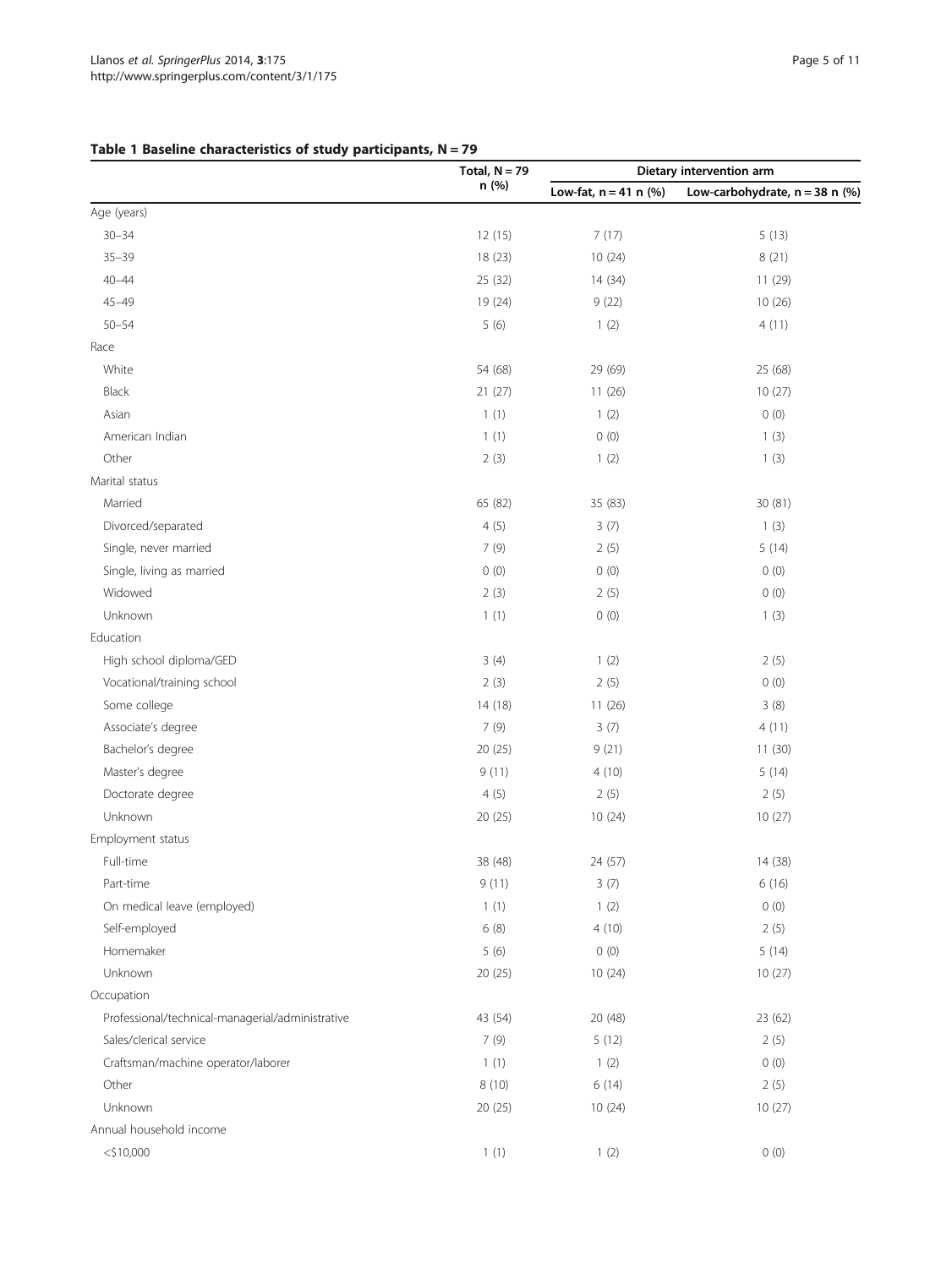<span id="page-5-0"></span>Table 1 Baseline characteristics of study participants, N = 79 (Continued)

| \$10,000-\$19,999                                                                   | 2(3)           | 0(0)           | 2(5)           |
|-------------------------------------------------------------------------------------|----------------|----------------|----------------|
| \$20,000-\$34,999                                                                   | 4(5)           | 3(7)           | 1(3)           |
| \$35,000-\$49,999                                                                   | 7(9)           | 3(7)           | 4(11)          |
| \$50,000-\$74,999                                                                   | 12(15)         | 6(14)          | 6(16)          |
| \$75,000-\$99,999                                                                   | 15 (19)        | 5(12)          | 10(27)         |
| \$100,000-\$149,999                                                                 | 10(13)         | 6(14)          | 4(11)          |
| $>$ \$150,000                                                                       | 5(6)           | 3(7)           | 2(5)           |
| Don't know                                                                          | 1(1)           | 1(2)           | 0(0)           |
| Refused                                                                             | 3(4)           | 2(5)           | 1(3)           |
| Unknown                                                                             | 22 (28)        | 12 (29)        | 10(27)         |
| Health insurance status                                                             |                |                |                |
| Private insurance                                                                   | 54 (68)        | 28 (67)        | 26 (70)        |
| Military of VA insurance                                                            | 1(1)           | 1(2)           | 0(0)           |
| Medicare                                                                            | 1(1)           | 1(2)           | 0(0)           |
| Uninsured, self-pay                                                                 | 3(4)           | 1(2)           | 2(5)           |
| Uninsured, no means to pay                                                          | 1(1)           | 1(2)           | 0(0)           |
| Unknown                                                                             | 19 (24)        | 10(24)         | 9(24)          |
| Smoking status                                                                      |                |                |                |
| Never/former smoker                                                                 | 56 (71)        | 29 (69)        | 27(73)         |
| Current smoker                                                                      | 1(1)           | 1(2)           | 0(0)           |
| BMI (kg/m <sup>2</sup> ), mean $\pm$ SD                                             | 30.3(2.8)      | 30.5(2.9)      | 30.1(2.6)      |
| Energy expenditure through physical activity (kcal/day), mean $\pm$ SD <sup>a</sup> | 515.0 (176.2)  | 526.8 (204.6)  | 500.9 (137.1)  |
| Daily dietary consumption, mean $\pm$ SD <sup>b</sup>                               |                |                |                |
| Total calories                                                                      | 1729.3 (409.2) | 1760.9 (299.0) | 1729.3 (409.2) |
| Fat (% of calories)                                                                 | 31.4 (4.9)     | 30.3(5.1)      | 32.4 (4.4)     |
| Protein (% of calories)                                                             | 18.8 (3.7)     | 17.2(2.7)      | 20.3(3.9)      |
| Carbohydrates (% of calories)                                                       | 50.2(6.7)      | 53.5 (6.0)     | 46.9 (5.6)     |

<sup>a</sup>Baseline physical activity data available only for 57 participants.

**Baseline daily dietary consumption data were available only for 73 participants.** 

## Table 2 Effects of low-fat and low-carbohydrate diets on serum adipokine concentrations,  $N = 71$

| <b>Biomarker</b>         | <b>Intervention</b> | <b>Baseline</b>         | Week 34                 | Week 52                 |
|--------------------------|---------------------|-------------------------|-------------------------|-------------------------|
|                          | arm                 | Geometric mean (95% CI) | Geometric mean (95% CI) | Geometric mean (95% CI) |
|                          | Low-fat             | 10.41 (8.87-12.22)      | $9.98(8.62 - 11.56)$    | $9.52(7.83 - 11.58)$    |
| Adiponectin (µg/mL)      | Low-carbohydrate    | 11.03 (9.32-13.05)      | 10.77 (9.21-12.58)      | 10.48 (8.50-12.91)      |
|                          | Overall             | 10.72 (9.54-12.03)      | $10.37(9.31 - 11.54)$   | $9.99(8.66 - 11.52)$    |
| Leptin $(nq/mL)^a$       | l ow-fat            | 28.37 (22.72-35.43)     | 19.90 (15.73-25.18)     | 21.85 (16.21-29.45)     |
| $A/I$ ratio <sup>b</sup> | Low-carbohydrate    | 31.82 (25.34-39.95)     | 20.60 (15.99-26.54)     | 25.56 (18.02-36.24)     |
|                          | Overall             | 30.05 (25.63-35.23)     | 19.80 (16.25-24.14)     | 23.63 (18.78-29.73)     |
|                          | l ow-fat            | $0.38(0.29 - 0.51)$     | $0.42(0.33 - 0.54)$     | $0.47(0.33 - 0.68)$     |
|                          | Low-carbohydrate    | $0.36(0.27 - 0.49)$     | $0.43(0.33 - 0.56)$     | $0.52(0.35 - 0.76)$     |
|                          | Overall             | $0.37(0.30 - 0.46)$     | $0.43(0.35 - 0.51)$     | $0.50(0.38 - 0.64)$     |

NOTE: Mixed models with repeated measurements of natural log transformed serum adipokine concentrations were used.

Overall estimates are averages across the two diets. Estimates for leptin assume a quadratic trend in time. All other estimates assume a linear trend in time. Data presented correspond to geometric means and 95% CIs. No difference in trend by diet was observed for any biomarker.

<sup>a</sup>Significant quadratic trend was observed for serum leptin (P = 0.01); no difference observed between baseline and Week 52 serum leptin concentrations ( $P > 0.05$ ).

<sup>b</sup>Average trend in time across diets was borderline significant for serum A/L ratio ( $P = 0.05$ ).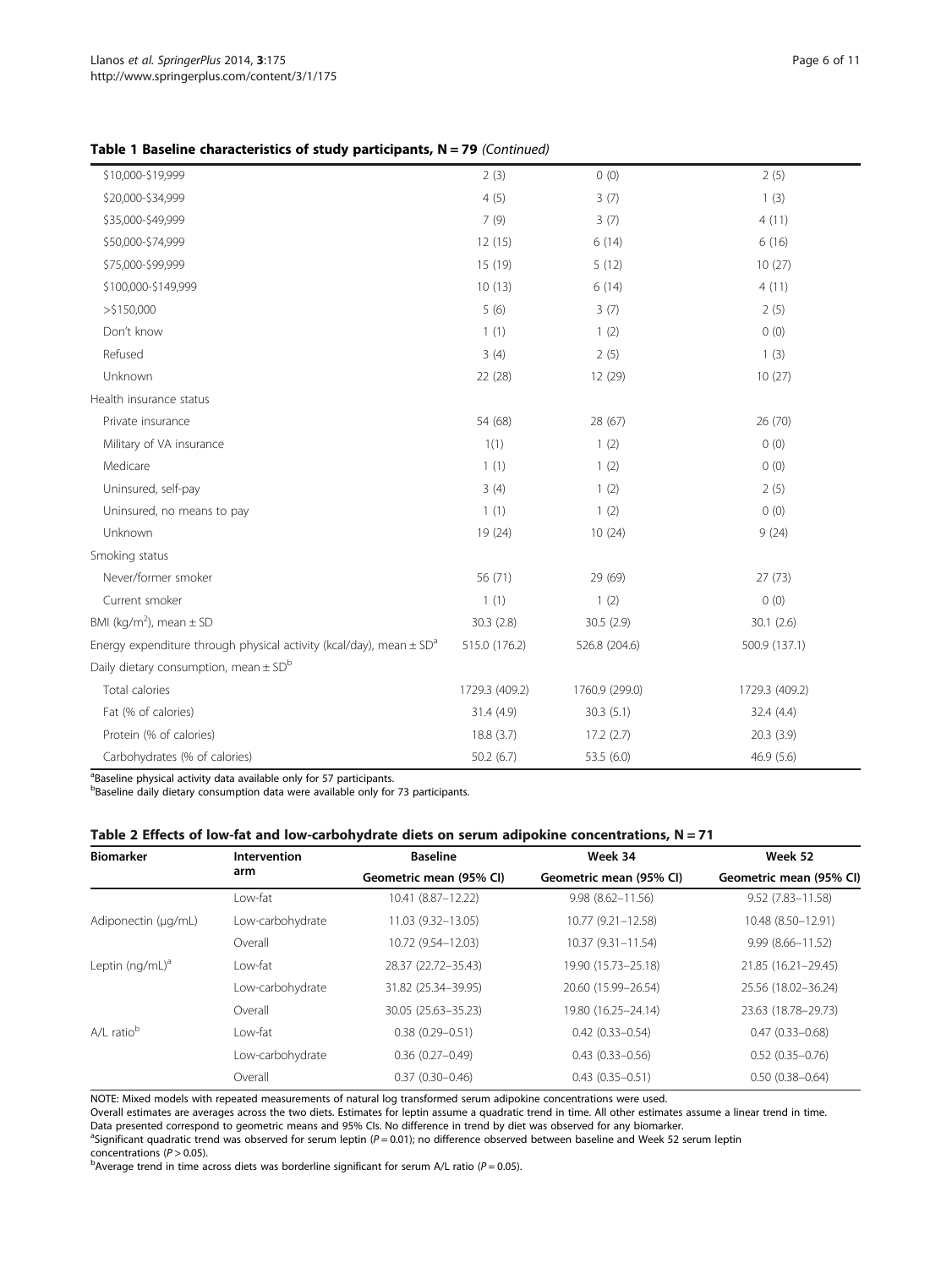<span id="page-6-0"></span>

| Table 3 Secondary analysis of the effects of low-fat and low-carbohydrate diets on serum adipokine concentrations |
|-------------------------------------------------------------------------------------------------------------------|
| among women who were adherent to the dietary component of the intervention, $N = 18$                              |

| <b>Biomarker</b>    | Intervention<br>arm | <b>Baseline</b>         | Week 34                 | Week 52                 |
|---------------------|---------------------|-------------------------|-------------------------|-------------------------|
|                     |                     | Geometric mean (95% CI) | Geometric mean (95% CI) | Geometric mean (95% CI) |
|                     | Low-fat             | 11.93 (8.13-17.50)      | 10.11 (7.02-14.57)      | 8.39 (4.85 - 14.53)     |
| Adiponectin (µg/mL) | Low-carbohydrate    | $11.06(7.53 - 16.25)$   | 11.55 (8.20-16.27)      | 12.11 (7.69-19.09)      |
|                     | Overall             | 11.49 (8.76-15.07)      | 10.80 (8.41-13.88)      | 10.08 (7.06-14.40)      |
| Leptin (ng/mL)      | Low-fat             | 28.21 (16.76-47.50)     | 22.21 (12.80-38.54)     | 22.97 (7.95-66.37)      |
|                     | Low-carbohydrate    | 29.12 (17.24-49.18)     | 25.34 (14.92-43.04)     | 20.36 (9.41-44.06)      |
|                     | Overall             | 28.66 (19.81-41.48)     | 24.65 (16.00-37.97)     | 21.62 (11.23-41.65)     |
| A/L ratio           | Low-fat             | $0.43(0.23 - 0.80)$     | $0.42(0.23 - 0.76)$     | $0.41(0.16 - 1.06)$     |
|                     | Low-carbohydrate    | $0.38(0.20 - 0.71)$     | $0.46(0.27 - 0.80)$     | $0.58(0.27 - 1.25)$     |
|                     | Overall             | $0.40(0.26 - 0.63)$     | $0.44(0.29 - 0.66)$     | $0.49(0.27 - 0.90)$     |

NOTE: Mixed models with repeated measurements of natural log transformed serum adipokine concentrations were used. Overall estimates are averages across the two diets. Estimates for leptin assume a quadratic trend in time. All other estimates assume a linear trend in time. Data presented correspond to geometric means and 95% CIs. No difference in trend by diet was observed for any biomarker.

decrease in the A/L ratio, whereas among the LCD group there was an increase.

We also examined intervention effects specifically among PA-adherent participants ( $n = 49$ ; Table 4). We observed no change in serum adiponectin, whereas significant effects on leptin and the A/L ratio were found. Mean leptin concentrations decreased  $34.1\%$  ( $P = 0.01$ ) and  $27.3\%$  $(P = 0.09)$ , among the LFD group, and decreased 35.0% and  $33.9\%$  (*P*-values = 0.01 and 0.06, respectively) among the LCD group at weeks 34 and 52. Overall, there were 34.1% and 30.7% decreases in leptin at weeks 34 and 52  $(P$ -values = 0.002 and 0.01, respectively). Mean A/L ratio increased 13.0% and 35.0% at weeks 34 and 52 among the LFD group ( $P = 0.16$  for linear trend), and increased 25.7% and 62.9% at weeks 34 and 52, among the LCD group  $(P = 0.05$  for linear trend). Overall, there were 18.4% and 44.7% increases in the A/L ratio at weeks 34 and 52 ( $P = 0.02$  for linear trend).

#### **Discussion**

Currently, overweight and obese premenopausal women, who have an increased likelihood of sustaining higher body weight after menopause, lack effective, practical methods for reducing their breast cancer risk. Attractive strategies for risk reduction may include lifestyle modifications. In the present study, we hypothesized that LFD and LCD dietary patterns could favorably modify serum adipokine concentrations (i.e., increase adiponectin, decrease leptin, and increase the A/L ratio) through weight reduction, and therefore, promote the prevention

Table 4 Secondary analysis of the effects of low-fat and low-carbohydrate diets on serum adipokine concentrations among women who were adherent to the physical activity component of the intervention,  $N = 49$ 

| <b>Biomarker</b>            | <b>Intervention</b><br>arm | <b>Baseline</b><br>Geometric mean (95% CI) | Week 34<br>Geometric mean (95% CI) | Week 52<br>Geometric mean (95% CI) |
|-----------------------------|----------------------------|--------------------------------------------|------------------------------------|------------------------------------|
|                             |                            |                                            |                                    |                                    |
| Adiponectin (µg/mL)         | Low-carbohydrate           | 10.86 (8.90-13.24)                         | 10.66 (8.91-12.76)                 | $10.44$ $(8.31 - 13.13)$           |
|                             | Overall                    | 10.27 (8.98-11.75)                         | 10.09 (8.94-11.39)                 | 9.89 (8.47-11.54)                  |
| Leptin (ng/mL) <sup>a</sup> | Low-fat                    | 25.93 (20.38-32.98)                        | 17.07 (13.54-21.52)                | 18.85 (14.13-25.16)                |
|                             | Low-carbohydrate           | 31.56 (24.61-40.47)                        | 20.52 (15.80-26.64)                | 20.87 (14.47-30.10)                |
|                             | Overall                    | 28.61 (24.06-34.01)                        | 18.85 (15.30-15.30)                | 19.83 (15.71-25.04)                |
| $A/L$ ratio <sup>b</sup>    | Low-fat                    | $0.40(0.30 - 0.54)$                        | $0.46(0.36 - 0.59)$                | $0.54(0.38 - 0.77)$                |
|                             | Low-carbohydrate           | $0.35(0.26 - 0.49)$                        | $0.44(0.34 - 0.58)$                | $0.57(0.38 - 0.85)$                |
|                             | Overall                    | $0.38(0.30 - 0.47)$                        | $0.45(0.37-0.54)$                  | $0.55(0.42 - 0.72)$                |

NOTE: Mixed models with repeated measurements of natural log transformed serum adipokine concentrations were used. Overall estimates are averages across the two diets. Estimates for leptin assume a quadratic trend in time. All other estimates assume a linear trend in time. Data presented correspond to geometric means and 95% CIs. No difference in trend by diet was observed for any biomarker.

<sup>a</sup>Borderline significant quadratic trend was observed for serum leptin (P = 0.05); no difference observed between baseline and Week 52 serum leptin concentrations ( $P > 0.05$ ).

 $b$ Average trend in time across diets was significant (P = 0.02). Significant difference observed between baseline and Week 52 for the A/L ratio for low-carbohydrate diet ( $P = 0.05$ ).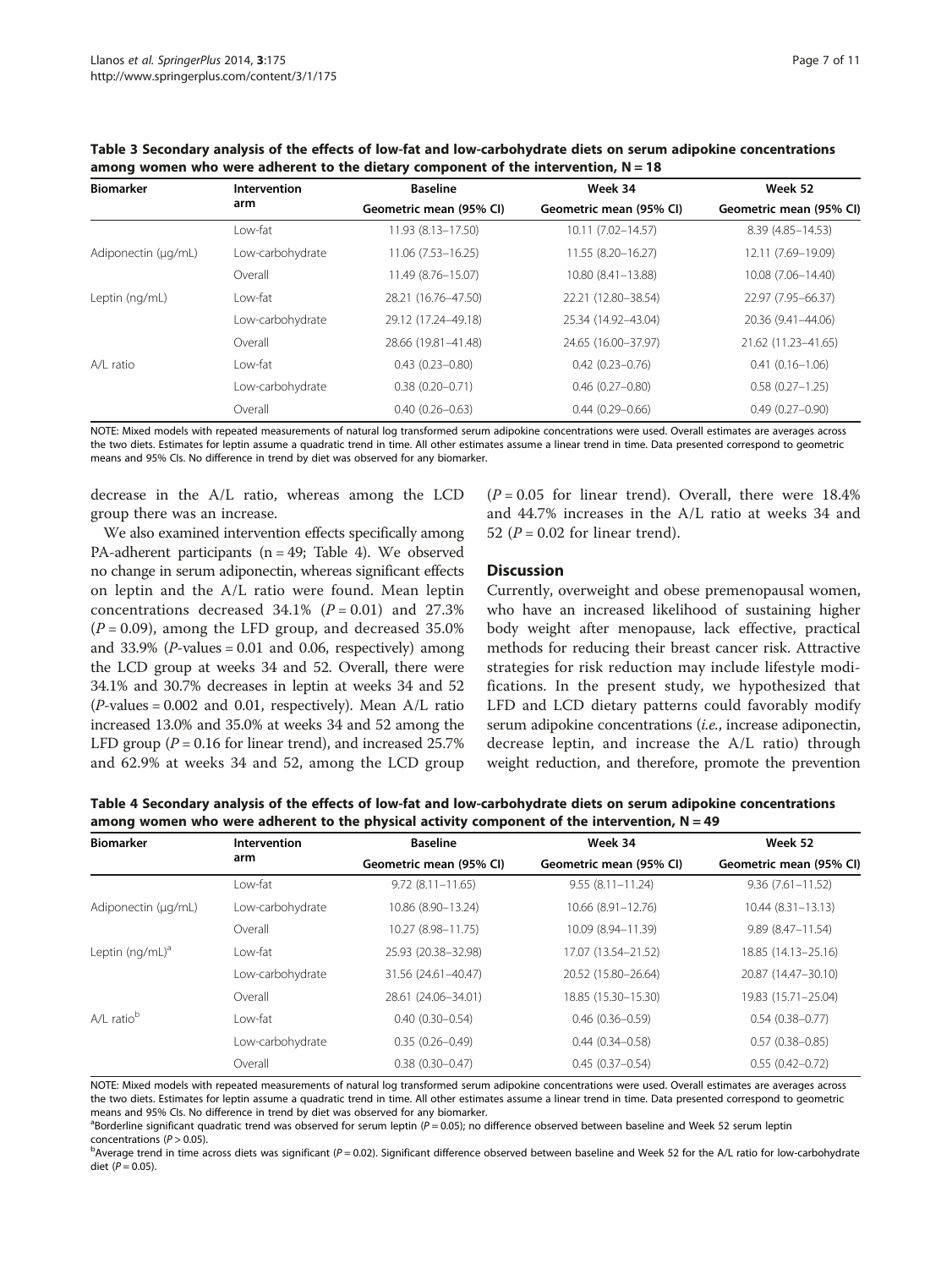of obesity-related breast cancer among premenopausal women. Our findings demonstrated that, overall the LFD and LCD interventions yielded significant reductions in serum leptin, while the modifications of adiponectin and the A/L ratio were statistically non-significant. Notably, among women who were adherent to the LCD intervention, adipokine profiles improved in the directions that are hypothesized to be protective.

Several dietary trials have evaluated the effects of LFD and/or LCD interventions on adipokine concentrations (de Luis et al. [2007](#page-9-0); Bluher et al. [2012;](#page-9-0) Befort et al. [2012](#page-9-0); Scott et al. [2013](#page-10-0); Giannopoulou et al. [2005;](#page-9-0) Friedenreich et al. [2011;](#page-9-0) Sacks et al. [2009;](#page-9-0) Davis et al. [2009](#page-9-0); Foster et al. [2003;](#page-9-0) Samaha et al. [2003;](#page-9-0) Brehm et al. [2003;](#page-9-0) Yancy et al. [2004;](#page-10-0) Shai et al. [2008;](#page-10-0) Bradley et al. [2009](#page-9-0); Reed et al. [2010](#page-9-0); Ata et al. [2010;](#page-8-0) Ong et al. [2009](#page-9-0); Harvie et al. [2011](#page-9-0)), but few have focused on premenopausal women (Reed et al. [2010;](#page-9-0) Ata et al. [2010;](#page-8-0) Ong et al. [2009](#page-9-0); Harvie et al. [2011\)](#page-9-0). In our study, overweight and obese premenopausal women were randomized to a LFD or a LCD plus PA for a period of 52 weeks. While adherence to these interventions was fairly low, there tended to be larger decreases in serum leptin among diet-adherent participants. One study (Reed et al. [2010](#page-9-0)) examining the effects of a 4 month calorie-restricted diet of similar composition to the LFD examined herein, combined with aerobic exercise among premenopausal women, demonstrated no significant change in circulating adiponectin and a 52% decrease in leptin among normal weight to obese premenopausal women. They concluded that the substantial reduction in leptin was exercise-induced (Reed et al. [2010\)](#page-9-0) and due to significant fat mass reductions over the course of their intervention trial. Our findings support this hypothesis given that we too observed significant reductions in leptin (approximately 30%), particularly among PA-adherent participants. However, the smaller reduction in leptin observed in our study could be attributable to the lower intensity of the walking-based PA to which women were prescribed, translating into smaller reductions in fat mass (which we did not examine). Another study (Ata et al. [2010](#page-8-0)), examining the effects of a 10-week LCD (with the same macronutrient composition as the LCD studied herein) plus a walking intervention among overweight and obese premenopausal women, demonstrated 10% higher adiponectin and 6% lower leptin post-intervention. A recent study (Harvie et al. [2011](#page-9-0)) examined the effects of a 6-month trial of intermittent and continuous calorie-restricted diets without exercise among premenopausal women and found that these diets yielded significant reduced leptin (approximately 40%) and increased the A/L ratio (approximately 20%). Another study (Ong et al. [2009](#page-9-0)) examined the effects of a 1-month calorie-restricted intervention (62% carbohydrates, 26% protein, and 12% fat), without exercise,

on adipokine concentrations and adipokine expression profiles among overweight and obese premenopausal women. They found that post-intervention adiponectin and leptin concentrations were 3% and 60% lower, respectively (Ong et al. [2009\)](#page-9-0). Interestingly, this study (Ong et al. [2009](#page-9-0)) also identified several genes involved in metabolic pathways (e.g., glycolysis and lipid synthesis) with altered gene expression in breast and adipose tissues post-intervention. These findings (Ong et al. [2009](#page-9-0)), as well as findings from our previous work (Llanos et al. [2012\)](#page-9-0), highlight the importance of understanding adipokine concentrations within local breast tissues and their role in breast cancer risk and progression.

While the precise mechanism(s) involved in the potentially protective effects of caloric-restriction are unclear, several studies have concluded that dietary interventions of this type are effective for weight loss, particularly when they are combined with exercise (Ata et al. [2010](#page-8-0); Befort et al. [2012;](#page-9-0) Reed et al. [2010;](#page-9-0) Scott et al. [2013](#page-10-0)), and therefore, would be effective for obesity-related cancer prevention (Harvie et al. [2005](#page-9-0); Kawai et al. [2010](#page-9-0); Trentham-Dietz et al. [2000](#page-10-0)), as well as for improving breast cancer outcomes (Scott et al. [2013](#page-10-0); Befort et al. [2012](#page-9-0)). Our findings of favorable modification of adipokine profiles, particularly leptin, among women who were adherent to the intervention, support this hypothesis. Previous studies tend to show a positive association between circulating leptin and breast cancer (Minatoya et al. [2013](#page-9-0); Liu et al. [2013;](#page-9-0) Ye et al. [2014](#page-10-0); Tian et al. [2007](#page-10-0); Tworoger et al. [2007;](#page-10-0) Mantzoros et al. [2004;](#page-9-0) Miyoshi et al. [2003](#page-9-0)), although the data for premenopausal women have varied. Additional studies have provided evidence to support a role for an inverse association between the A/L ratio and breast cancer risk and prognosis (Chen et al. [2006;](#page-9-0) Goodwin et al. [2012\)](#page-9-0), suggesting the balance of adiponectin and leptin, rather than either biomarker alone, may also be clinically significant. Further study to help explain the underlying mechanisms that may be responsible for the beneficial adipokine effects of calorie-restricted interventions are necessary.

Notably, we observed stronger percent change in leptin, compared to those in adiponectin and the A/L ratio, following the intervention period. Similarly, findings from other dietary intervention trials have suggested that calorie restricted diets, particularly the LCD variety, in combination with exercise, produce rapid weight loss (Ata et al. [2010](#page-8-0); Befort et al. [2012;](#page-9-0) Reed et al. [2010;](#page-9-0) Scott et al. [2013](#page-10-0)), which results in larger reductions in circulating leptin concentrations. This is suggestive that the effects of the macronutrient composition may be dependent on the extent of weight loss induced by the dietary pattern. Consequently, reductions in circulating leptin, with or without maintained weight loss, could elicit considerable breast cancer preventive effects. Leptin promotes cellular growth and proliferation, induces signaling pathways involved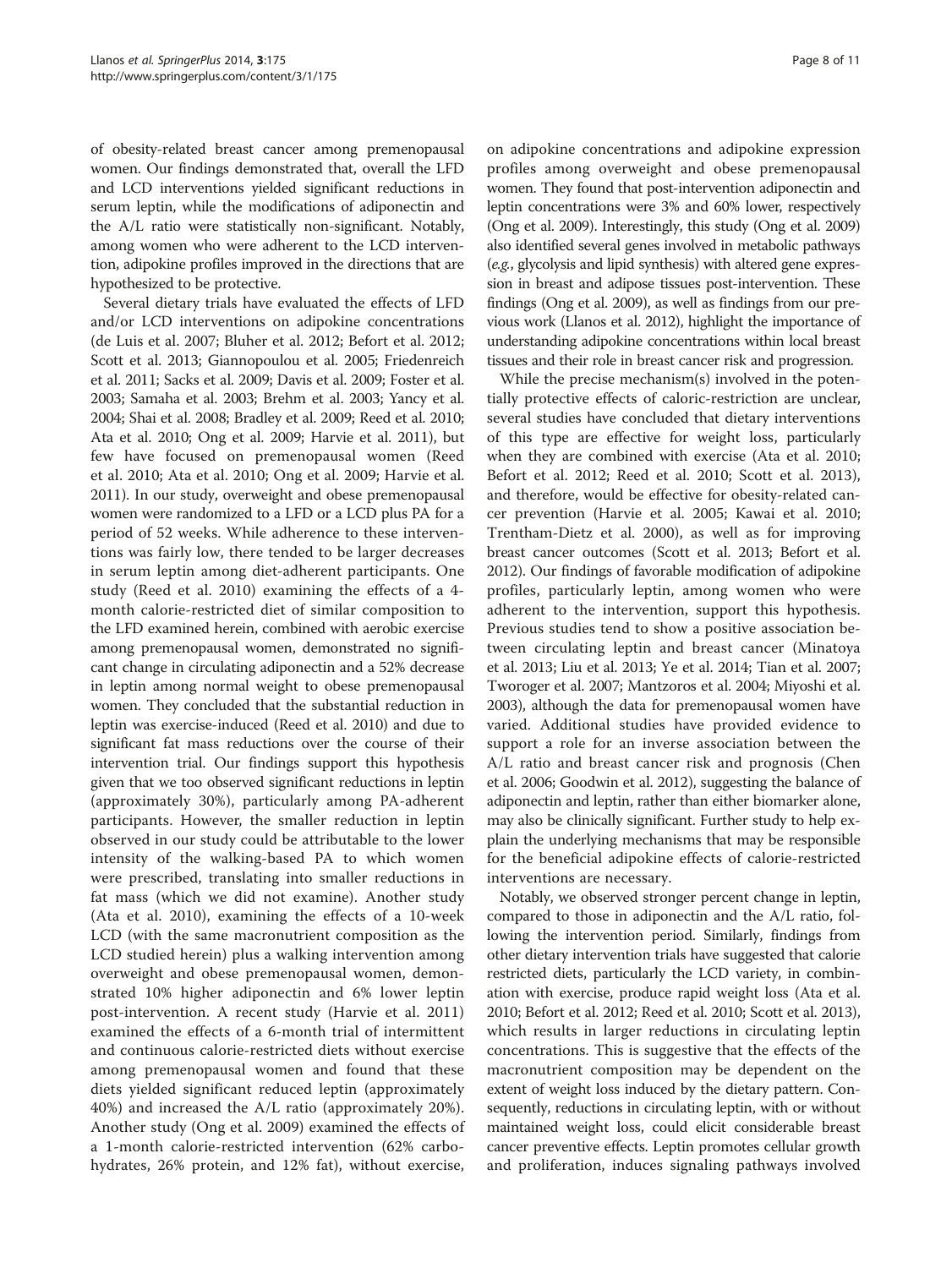<span id="page-8-0"></span>in survival of breast epithelial cells (Laud et al. [2002](#page-9-0); Dieudonne et al. [2002](#page-9-0)), and promotes angiogenesis (Cao et al. [2001](#page-9-0)). Furthermore, assuming the reported associations between circulating leptin concentrations and breast cancer risk and adverse events in breast cancer survivors (Goodwin et al. [2012\)](#page-9-0) are accurate, interventions targeting leptin may be promising for breast cancer prevention and control efforts in the future. While our findings support the hypothesis that caloric-restriction may be an attractive method for obesity-related cancer prevention through altering the leptin signaling pathway (and possibly through mechanisms not studied here), the clinical significance of the favorable changes observed herein is unclear. Future studies involving larger samples are required to confirm the effects in the general population.

There were various strengths of this study. First, the randomized nature of the dietary intervention trial and the addition of a PA component strengthened the study. In addition, most studies have examined the effects of PA and LFD and/or LCD interventions for a period of six months or shorter (de Luis et al. [2007;](#page-9-0) Befort et al. [2012](#page-9-0); Scott et al. [2013;](#page-10-0) Giannopoulou et al. [2005;](#page-9-0) Yancy et al. [2004;](#page-10-0) Reed et al. [2010](#page-9-0); Ata et al. 2010; Ong et al. [2009](#page-9-0)), whereas our study period was one year. Our examination of the intervention effects on weight loss as well as biomarkers previously shown to be associated with obesity and breast cancer risk was also a strength. Relatedly, our use of highly reproducible immunoassays to measure serum adipokine concentrations as well as their measurement at several time points over the course of the study was an additional strength. Furthermore, our use of mixed models for the analysis of treatment and time effects (under the assumption that missing data were random) allowed us to use all of the available data, further strengthening our findings.

This study also suffered from certain limitations that should be considered. The small sample size (41 and 38 women randomized to LFD and LCD, respectively), which included only overweight and obese premenopausal women, limited our power to observe differences in biomarker concentrations between diets as well as limited the generalizability of our findings. Secondly, the relatively high losses to follow-up and low rates of adherence to the LFD and LCD diets may have contributed to our finding small differences in adipokine concentrations between the interventions. While rates of adherence to the PA component of the intervention were higher, likely as a result of participants wearing pedometers, this too could have tempered our findings given that PA was self-monitored. Similarly, the use of self-reported dietary consumption through 7-day diet recalls may be have been a limitation given that complete data were often not collected. Additionally, it is likely that participants' dietary patterns may have been altered and/or reported

inaccurately due to the burden of recalling their consumption and possibly due to social influence. Finally, measurement of only total adiponectin, as opposed to other isoforms, which could have been modified by the interventions, may have affected our findings.

In summary, findings from this small randomized trial support LCD and LFD dietary interventions as potentially attractive methods for obesity-related breast cancer prevention, particularly through favorable modification of leptin among premenopausal women. Development of effective and practical interventions involving sustainable dietary and PA changes that have significant, favorable effects on adiponectin, leptin and the A/L ratio (and other related biomarkers) would be important next steps in this line of research.

#### Abbreviations

A/L: Adiponectin-to-leptin ratio; BMI: Body mass index; LCD: Low-carbohydrate diet; LFD: Low-fat diet; PA: Physical activity; WHR: Waist-to-hip ratio.

#### Competing interests

The authors declare that they have no conflicts of interest.

#### Authors' contributions

AL, MV, CD and ED made substantial contributions to conception and design of the study and acquisition of the data. JP and MP conducted the statistical analysis and contributed to the interpretation of the data. AL, JK, and SO also made substantial contributions to the interpretation of the data. AL and JK drafted the manuscript and JP, MP, SO, MV, CD and ED were involved in revising it critically for important intellectual content. All authors provided final approval of the version to be published and agree to be accountable for all aspects of the work in ensuring that questions related to the accuracy or integrity of any part of the work have been appropriately investigated and resolved.

#### Acknowledgements

This work was supported by grants from the Breast Cancer Research Foundation, the National Center for Advancing Translational Sciences (8UL1TR000090-05), and the Ohio State University Clinical and Translational Science Award (NIH/NCRR UL1-RR025755). The content herein is solely the responsibility of the authors and does not necessarily represent the official views of the Breast Cancer Research Foundation, the National Center for Advancing Translational Sciences, or the National Institutes of Health.

#### Author details

<sup>1</sup> Division of Population Sciences, The Ohio State University Comprehensive Cancer Center, Columbus, OH, USA. <sup>2</sup>Department of Epidemiology RBHS-School of Public Health, Rutgers University and the Rutgers Cancer Institute of New Jersey, New Brunswick, NJ, USA. <sup>3</sup> Division of Biostatistics, College of Public Health, The Ohio State University, Columbus, OH, USA. 4 Division of Epidemiology, College of Public Health, The Ohio State University, Columbus, OH, USA. <sup>5</sup> Division of Cancer Prevention and Control, College of Medicine, The Ohio State University, Columbus, OH, USA. 6 Department of Public Health Sciences, Wake Forest School of Medicine, Winston-Salem, NC, USA. <sup>7</sup>The Ohio State University Comprehensive Cancer Center, 1590 N. High St., Suite 525, Columbus, OH 43210, USA.

#### Received: 21 March 2014 Accepted: 27 March 2014 Published: 4 April 2014

#### References

Ata SM, Vaishnav U, Puglisi M, Lofgren IE, Wood RJ, Volek JS, Fernandez ML (2010) Macronutrient composition and increased physical activity modulate plasma adipokines and appetite hormones during a weight loss intervention. J Womens Health (Larchmt) 19(1):139–145, doi:10.1089/jwh.2009.1472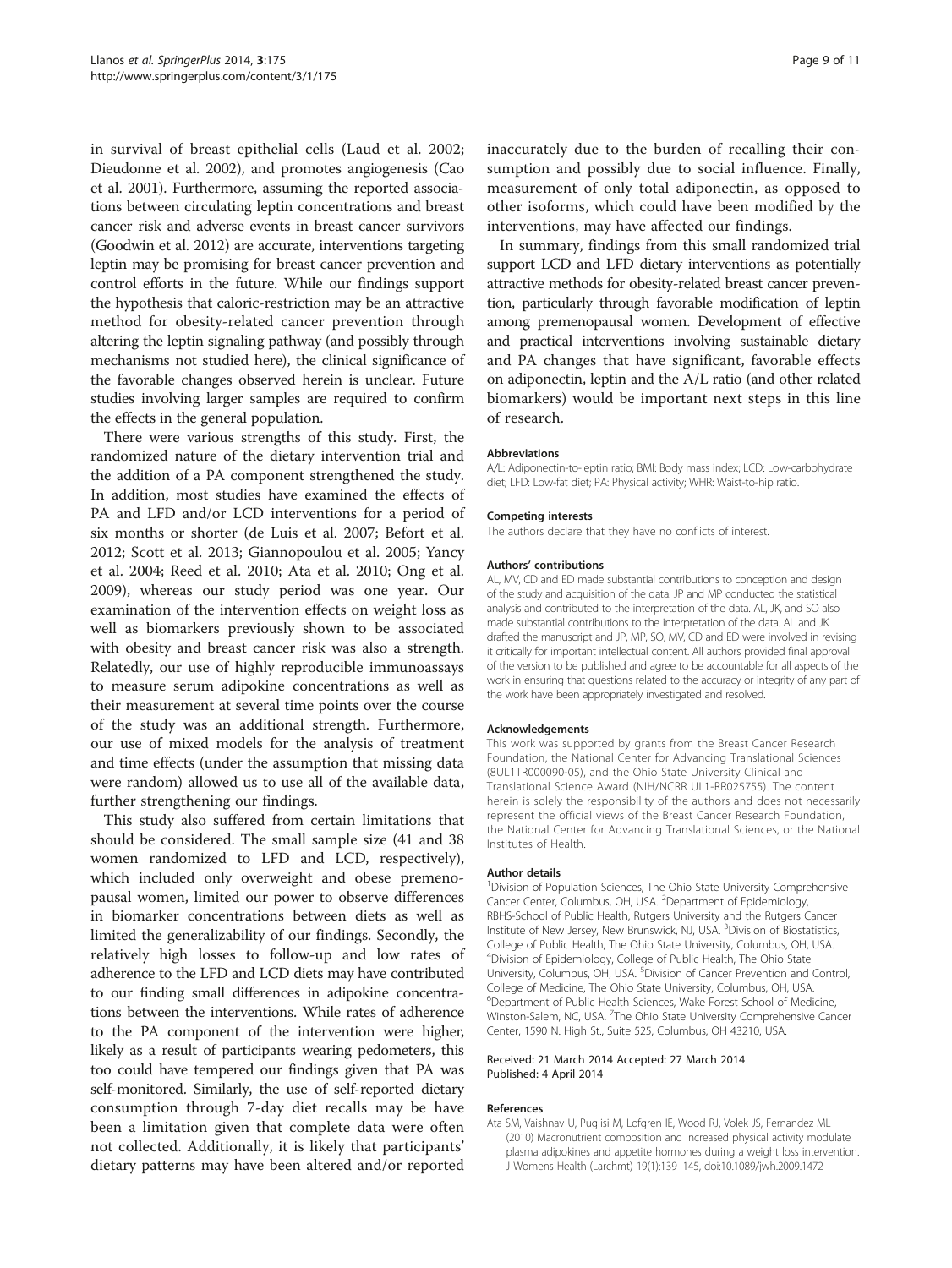- <span id="page-9-0"></span>Befort CA, Klemp JR, Austin HL, Perri MG, Schmitz KH, Sullivan DK, Fabian CJ (2012) Outcomes of a weight loss intervention among rural breast cancer survivors. Breast Canc Res Treat 132(2):631–639, doi:10.1007/s10549-011-1922-3
- Bilsborough SA, Crowe TC (2003) Low-carbohydrate diets: what are the potential short- and long-term health implications? Asia Pac J Clin Nutr 12(4):396–404
- Bluher M, Rudich A, Kloting N, Golan R, Henkin Y, Rubin E, Schwarzfuchs D, Gepner Y, Stampfer MJ, Fiedler M, Thiery J, Stumvoll M, Shai I (2012) Two patterns of adipokine and other biomarker dynamics in a long-term weight loss intervention. Diabetes Care 35(2):342–349, doi:10.2337/dc11-1267
- Bradley U, Spence M, Courtney CH, McKinley MC, Ennis CN, McCance DR, McEneny J, Bell PM, Young IS, Hunter SJ (2009) Low-fat versus lowcarbohydrate weight reduction diets: effects on weight loss, insulin resistance, and cardiovascular risk: a randomized control trial. Diabetes 58(12):2741–2748, doi:10.2337/db09-0098
- Brehm BJ, Seeley RJ, Daniels SR, D'Alessio DA (2003) A randomized trial comparing a very low carbohydrate diet and a calorie-restricted low fat diet on body weight and cardiovascular risk factors in healthy women. J Clin Endocrinol Metab 88(4):1617–1623
- Byers T, Nestle M, McTiernan A, Doyle C, Currie-Williams A, Gansler T, Thun M, American Cancer Society N, Physical Activity Guidelines Advisory C (2002) American Cancer Society guidelines on nutrition and physical activity for cancer prevention: reducing the risk of cancer with healthy food choices and physical activity. CA Cancer J Clin 52(2):92–119
- Calle EE, Rodriguez C, Walker-Thurmond K, Thun MJ (2003) Overweight, obesity, and mortality from cancer in a prospectively studied cohort of U.S. adults. N Engl J Med 348(17):1625–1638, doi:10.1056/NEJMoa021423
- Cao R, Brakenhielm E, Wahlestedt C, Thyberg J, Cao Y (2001) Leptin induces vascular permeability and synergistically stimulates angiogenesis with FGF-2 and VEGF. Proc Natl Acad Sci U S A 98(11):6390–6395, doi:10.1073/pnas.101564798
- Carmichael AR, Bates T (2004) Obesity and breast cancer: a review of the literature. Breast 13(2):85–92, doi:10.1016/j.breast.2003.03.001
- Chen DC, Chung YF, Yeh YT, Chaung HC, Kuo FC, Fu OY, Chen HY, Hou MF, Yuan SS (2006) Serum adiponectin and leptin levels in Taiwanese breast cancer patients. Cancer Lett 237(1):109–114, doi:10.1016/j.canlet.2005.05.047
- Davis NJ, Tomuta N, Schechter C, Isasi CR, Segal-Isaacson CJ, Stein D, Zonszein J, Wylie-Rosett J (2009) Comparative study of the effects of a 1-year dietary intervention of a low-carbohydrate diet versus a low-fat diet on weight and glycemic control in type 2 diabetes. Diabetes Care 32(7):1147–1152, doi:10.2337/dc08-2108
- de Luis DA, Aller R, Izaola O, Gonzalez Sagrado M, Bellioo D, Conde R (2007) Effects of a low-fat versus a low-carbohydrate diet on adipocytokines in obese adults. Horm Res 67(6):296–300, doi:10.1159/000099329
- Dieudonne MN, Machinal-Quelin F, Serazin-Leroy V, Leneveu MC, Pecquery R, Giudicelli Y (2002) Leptin mediates a proliferative response in human MCF7 breast cancer cells. Biochem Biophys Res Commun 293(1):622–628, doi:10.1016/S0006-291X(02)00205-X
- Falk RT, Brinton LA, Madigan MP, Potischman N, Sturgeon SR, Malone KE, Daling JR (2006) Interrelationships between serum leptin, IGF-1, IGFBP3, C-peptide and prolactin and breast cancer risk in young women. Breast Cancer Res Treat 98(2):157–165, doi:10.1007/s10549-005-9144-1
- Farnsworth E, Luscombe ND, Noakes M, Wittert G, Argyiou E, Clifton PM (2003) Effect of a high-protein, energy-restricted diet on body composition, glycemic control, and lipid concentrations in overweight and obese hyperinsulinemic men and women. Am J Clin Nutr 78(1):31–39
- Foster GD, Wyatt HR, Hill JO, McGuckin BG, Brill C, Mohammed BS, Szapary PO, Rader DJ, Edman JS, Klein S (2003) A randomized trial of a low-carbohydrate diet for obesity. N Engl J Med 348(21):2082–2090, doi:10.1056/NEJMoa022207
- Franz MJ, Barr P, Holler H, Powers MA, Wheeler ML, Wylie-Rosett J (1987) Exchange lists: revised 1986. J Am Diet Assoc 87(1):28–34
- Friedenreich CM, Neilson HK, Woolcott CG, McTiernan A, Wang Q, Ballard-Barbash R, Jones CA, Stanczyk FZ, Brant RF, Yasui Y, Irwin ML, Campbell KL, McNeely ML, Karvinen KH, Courneya KS (2011) Changes in insulin resistance indicators, IGFs, and adipokines in a year-long trial of aerobic exercise in postmenopausal women. Endocr Relat Cancer 18(3):357–369, doi:10.1530/ERC-10-0303
- Giannopoulou I, Fernhall B, Carhart R, Weinstock RS, Baynard T, Figueroa A, Kanaley JA (2005) Effects of diet and/or exercise on the adipocytokine and inflammatory cytokine levels of postmenopausal women with type 2 diabetes. Metabolism 54(7):866–875, doi:10.1016/j.metabol.2005.01.033
- Goodwin PJ, Ennis M, Pritchard KI, Trudeau ME, Koo J, Taylor SK, Hood N (2012) Insulin- and obesity-related variables in early-stage breast cancer: correlations

and time course of prognostic associations. J Clin Oncol 30(2):164–171, doi:10.1200/JCO.2011.36.2723

- Harris HR, Tworoger SS, Hankinson SE, Rosner BA, Michels KB (2011) Plasma leptin levels and risk of breast cancer in premenopausal women. Cancer Prev Res (Phila) 4(9):1449–1456, doi:10.1158/1940-6207.CAPR-11-0125
- Harvie M, Howell A, Vierkant RA, Kumar N, Cerhan JR, Kelemen LE, Folsom AR, Sellers TA (2005) Association of gain and loss of weight before and after menopause with risk of postmenopausal breast cancer in the Iowa women's health study. Cancer Epidemiol Biomarkers Prev 14(3):656–661, doi:10.1158/ 1055-9965.EPI-04-0001
- Harvie MN, Pegington M, Mattson MP, Frystyk J, Dillon B, Evans G, Cuzick J, Jebb SA, Martin B, Cutler RG, Son TG, Maudsley S, Carlson OD, Egan JM, Flyvbjerg A, Howell A (2011) The effects of intermittent or continuous energy restriction on weight loss and metabolic disease risk markers: a randomized trial in young overweight women. Int J Obes (Lond) 35(5):714–727, doi:10.1038/ijo.2010.171
- Kawai M, Minami Y, Kuriyama S, Kakizaki M, Kakugawa Y, Nishino Y, Ishida T, Fukao A, Tsuji I, Ohuchi N (2010) Adiposity, adult weight change and breast cancer risk in postmenopausal Japanese women: the Miyagi Cohort Study. Br J Cancer 103(9):1443–1447, doi:10.1038/sj.bjc.6605885
- Kenward MG, Roger JH (1997) Small sample inference for fixed effects from restricted maximum likelihood. Biometrics 53(3):983–997
- Laud K, Gourdou I, Pessemesse L, Peyrat JP, Djiane J (2002) Identification of leptin receptors in human breast cancer: functional activity in the T47-D breast cancer cell line. Mol Cell Endocrinol 188(1–2):219–226
- Liu CL, Chang YC, Cheng SP, Chern SR, Yang TL, Lee JJ, Guo IC, Chen CP (2007) The roles of serum leptin concentration and polymorphism in leptin receptor gene at codon 109 in breast cancer. Oncology 72(1–2):75–81, doi:10.1159/ 000111097
- Liu LY, Wang M, Ma ZB, Yu LX, Zhang Q, Gao DZ, Wang F, Yu ZG (2013) The role of adiponectin in breast cancer: a meta-analysis. PLoS One 8(8):e73183, doi:10.1371/journal.pone.0073183
- Llanos AA, Dumitrescu RG, Marian C, Makambi KH, Spear SL, Kallakury BV, Perry DJ, Convit RJ, Platek ME, Millen AE, Adams-Campbell LL, Freudenheim JL, Shields PG (2012) Adipokines in plasma and breast tissues: associations with breast cancer risk factors. Cancer Epidemiol Biomarkers Prev 21(10):1745–1755, doi:10.1158/1055-9965.EPI-12-0016
- Mantzoros CS, Bolhke K, Moschos S, Cramer DW (1999) Leptin in relation to carcinoma in situ of the breast: a study of pre-menopausal cases and controls. Int J Cancer 80(4):523–526
- Mantzoros C, Petridou E, Dessypris N, Chavelas C, Dalamaga M, Alexe DM, Papadiamantis Y, Markopoulos C, Spanos E, Chrousos G, Trichopoulos D (2004) Adiponectin and breast cancer risk. J Clin Endocrinol Metab 89(3):1102–1107
- Martin-Moreno JM, Willett WC, Gorgojo L, Banegas JR, Rodriguez-Artalejo F, Fernandez-Rodriguez JC, Maisonneuve P, Boyle P (1994) Dietary fat, olive oil intake and breast cancer risk. Int J Cancer 58(6):774–780
- Minatoya M, Kutomi G, Asakura S, Otokozawa S, Sugiyama Y, Ohnishi H, Akasaka H, Miura T, Mori M, Hirata K (2013) Relationship of serum isoflavone, insulin and adiponectin levels with breast cancer risk. Breast Cancer, Oct 29 [Epub ahead of print] doi:10.1007/s12282-013-0502-2
- Miyoshi Y, Funahashi T, Kihara S, Taguchi T, Tamaki Y, Matsuzawa Y, Noguchi S (2003) Association of serum adiponectin levels with breast cancer risk. Clin Cancer Res 9(15):5699–5704
- Ong KR, Sims AH, Harvie M, Chapman M, Dunn WB, Broadhurst D, Goodacre R, Wilson M, Thomas N, Clarke RB, Howell A (2009) Biomarkers of dietary energy restriction in women at increased risk of breast cancer. Cancer Prev Res (Phila) 2(8):720–731, doi:10.1158/1940-6207.CAPR-09-0008
- Petridou E, Papadiamantis Y, Markopoulos C, Spanos E, Dessypris N, Trichopoulos D (2000) Leptin and insulin growth factor I in relation to breast cancer (Greece). Cancer Causes Control 11(5):383–388
- Reed JL, De Souza MJ, Williams NI (2010) Effects of exercise combined with caloric restriction on inflammatory cytokines. Appl Physiol Nutr Metab 35 (5):573–582, doi:10.1139/H10-046
- Sacks FM, Bray GA, Carey VJ, Smith SR, Ryan DH, Anton SD, McManus K, Champagne CM, Bishop LM, Laranjo N, Leboff MS, Rood JC, de Jonge L, Greenway FL, Loria CM, Obarzanek E, Williamson DA (2009) Comparison of weight-loss diets with different compositions of fat, protein, and carbohydrates. N Engl J Med 360(9):859–873, doi:10.1056/NEJMoa0804748
- Samaha FF, Iqbal N, Seshadri P, Chicano KL, Daily DA, McGrory J, Williams T, Williams M, Gracely EJ, Stern L (2003) A low-carbohydrate as compared with a low-fat diet in severe obesity. N Engl J Med 348(21):2074–2081, doi:10.1056/NEJMoa022637